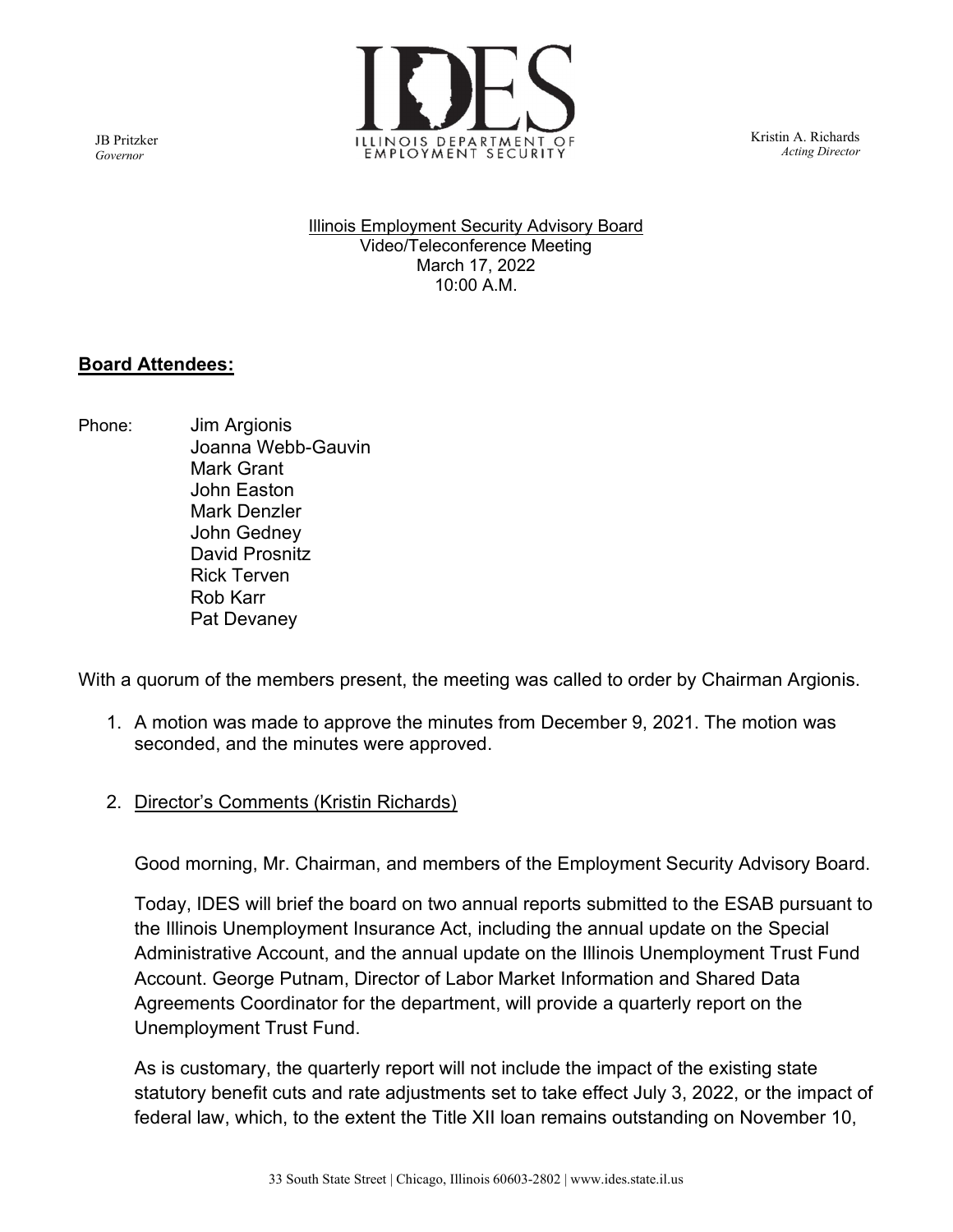

 Kristin A. Richards Acting Director

2022, will result in employers experiencing a partial loss of the FUTA tax credit January 1, 2023.

Also not included in the quarterly presentation are the impact of annual benchmark revisions to the Illinois unemployment and jobs data that were released by the Bureau of Labor Statistics after Global Insight had distributed its macro-economic forecasts used as inputs to the March 2022 Trust Fund solvency forecasts. The Illinois revised data can now be found in the resource center on the Department's homepage, www.ides.illinois.gov, and will factor into the presentation to the ESAB in June.

March 11th marked the two-year anniversary of the World Health Organization declaring the COVID-19 pandemic. Like many of you, I have spent time reflecting on how far we have come in that two-year period. Among other priorities, we have administered eight unique unemployment insurance programs, including six brand new programs. We have worked with our partners at DoIT to implement ILogin and other cutting-edge security features. And, we have managed critical data tools to help stakeholders understand the pandemic's impact on Illinois' economy.

In addition, we are focused on the future, as we look to make Illinois' workforce programs stronger than ever. We are proud to participate in Governor Pritzker's Commission on Workforce Equity and Access to improve access to workforce services in Illinois. And, at the federal level, we are excited to leverage resources from USDOL to improve our programs.

Thank you, Mr. Chairman and members of the Board. I look forward to our discussion today.

# 3. Revenue Update and Trust Fund Report (Isaac Burrows)

• Special Administrative Account

JB Pritzker Governor

> The Special Administrative Account (SAA) contains penalty and interest monies collected from delinquent or fraudulent employers. Money is accumulated in the SAA for the purpose authorized in Section 2101 of the Unemployment Insurance Act, primarily for the proper administration of the Act in the event of insufficient federal funds. Expenditures include quarterly transfers to Fund 0052 (Title III):

2021 State Fiscal Year Revenue = \$16.8M

2021 State Fiscal Year Expenditures (including lapse period) = \$7.7M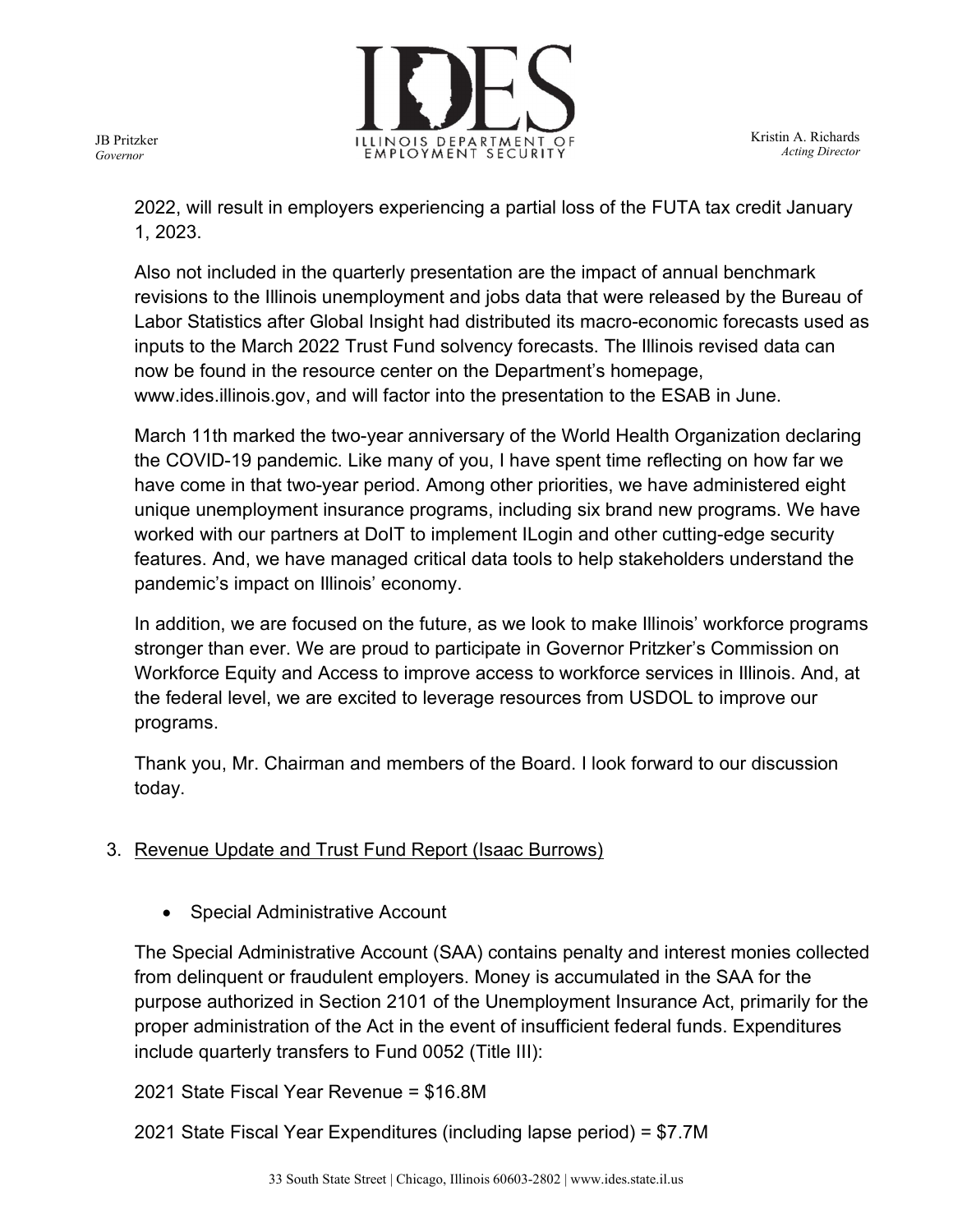

 Kristin A. Richards Acting Director

2021 End of State Fiscal Year Cash Balance \$9.9M

• IDES Trust Fund Update

JB Pritzker Governor

> As I reported at the last quarterly meeting in December, the Trust Fund entered a deficit position on June 23, 2020 as a direct result of the COVID-19 dislocation that began in March 2020. As of December 8, 2021, the agency has incurred slightly over \$4.5 billion in Title XII Loan Advances. We have revised our projections and we are now forecasting that we may need to secure a federal loan advance of approximately \$50 million on or near April 22, 2022 as a bridge until our Q1 revenues begin to come in over the 7 days after April 22, 2022.

> I also would like to take this opportunity to share with you our progress and projections on the associated interest cost on the federal loan advances. The department submitted the required interest payment of slightly over \$6.38M on September 30, 2021. Consistent with the information I shared in our last meeting, the next interest payment will be due on September 30, 2022 and is expected to be approximately \$80 million.

Unless there are any questions, I will turn it over to George to expand on the current deficit and trust fund projections in his economic outlook comments.

# 4. Quarterly Financials Presentation (George Putnam)

The state's UTF account ended the 4th quarter of 2021 with a negative balance of - \$4.18B. Under the baseline projection, the 2022 year-end balance is projected to be negative -\$3.92B and to remain negative through 2025 – the extent of the forecast horizon – and close with a balance of -\$2.84B. The account is expected to run a slight surplus in each of the years 2022 to 2025. These projections include the revenue impact of state and federal legislation that non-charged or reduced charges for certain employers in portions of CY 2020 and CY 2021.

# 5. Open Discussion

John Easton asked about the need for a short-term loan that Isaac Burrows had mentioned to cover an interest payment and wanted to know whether future accumulated interest would be paid by the general revenue fund of the State of Illinois or by the unemployment insurance trust fund. Isaac clarified that the loans he referenced in his update were to cover benefit payments, not interest payments. He then said that interest payments cannot be paid with Trust Fund dollars but must come from other sources.